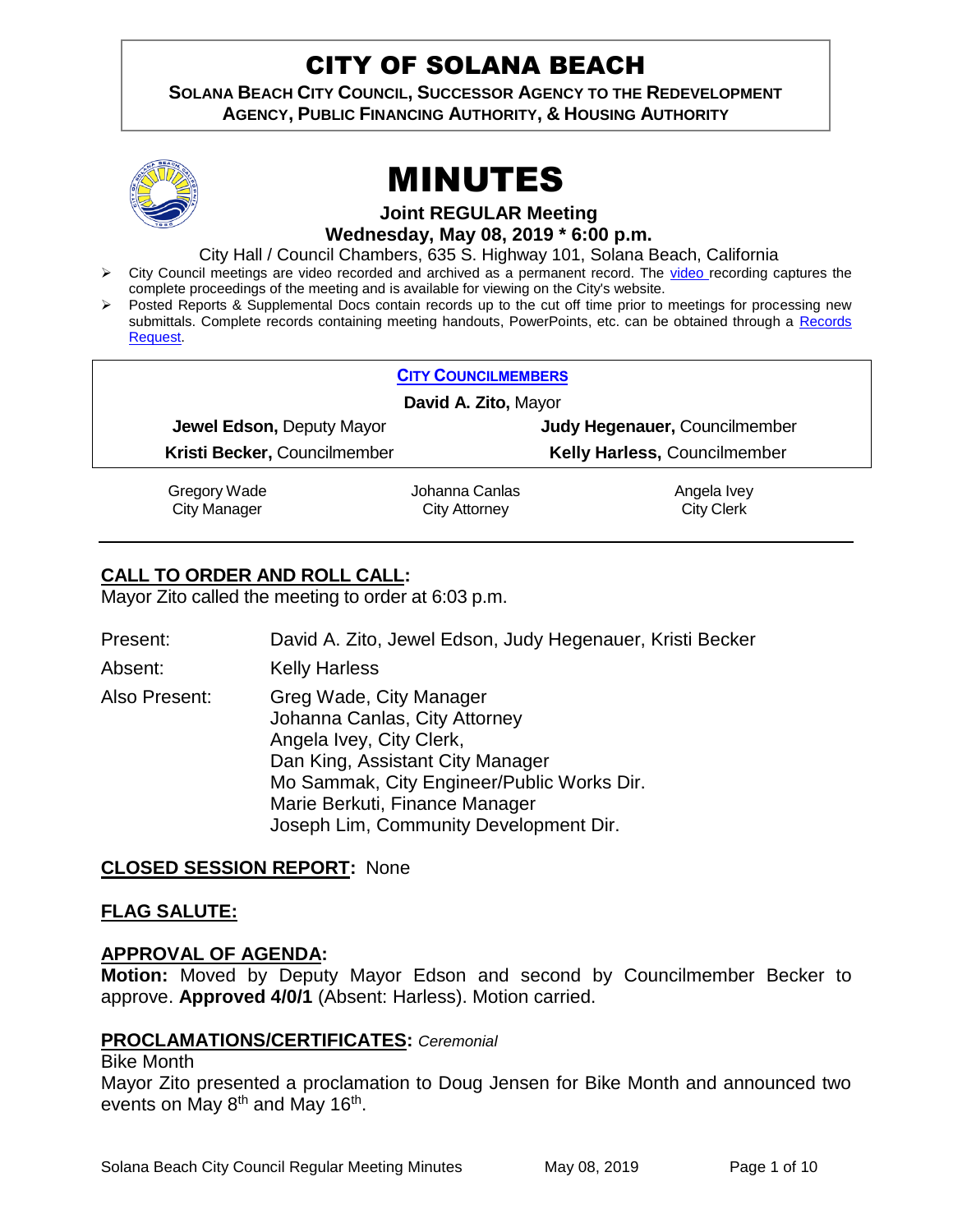# **ORAL COMMUNICATIONS:**

This portion of the agenda provides an opportunity for members of the public to address the City Council on items relating to City business and not appearing on today's agenda by submitting a speaker slip (located on the back table) to the City Clerk. Comments relating to items on this evening's agenda are taken at the time the items are heard. Pursuant to the Brown Act, no action shall be taken by the City Council on public comment items. Council may refer items to the City Manager for placement on a future agenda. The maximum time allotted for each presentation is THREE MINUTES (SBMC [2.04.190\)](https://www.codepublishing.com/CA/SolanaBeach/#!/SolanaBeach02/SolanaBeach0204.html). Please be aware of the timer light on the Council Dais.

Ashely Mazanec spoke about the City's CCA, SEA, and its one-year anniversary and an event the San Diego Energy District was holding.

# **COUNCIL COMMUNITY ANNOUNCEMENTS / COMMENTARY:**

*An opportunity for City Council to make brief announcements or report on their activities. These items are not agendized for official City business with no action or substantive discussion.* 

# **A. CONSENT CALENDAR:** (Action Items) (A.1. - A.12.)

Items listed on the Consent Calendar are to be acted in a single action of the City Council unless pulled for discussion. Any member of the public may address the City Council on an item of concern by submitting to the City Clerk a speaker slip (located on the back table) before the Consent Calendar is addressed. Those items removed from the Consent Calendar by a member of the Council will be trailed to the end of the agenda, while Consent Calendar items removed by the public will be discussed immediately after approval of the Consent Calendar.

## **A.1. General Fund Adopted Budget for Fiscal Year 2018-2019 Changes.** (File 0330-30)

Recommendation: That the City Council

1. Receive the report listing changes made to the Fiscal Year 2018-2019 General Fund Adopted Budget.

#### [Item A.1. Report \(click here\)](https://solanabeach.govoffice3.com/vertical/Sites/%7B840804C2-F869-4904-9AE3-720581350CE7%7D/uploads/Item_A.1._Report_(click_here)_05-08-19_-_O.pdf)

*Posted Reports & Supplemental Docs contain records up to the cut off time, prior to the start of the meeting, for processing new submittals. The final official record containing handouts, PowerPoints, etc. can be obtained through a Records Request to the City Clerk's Office.* **Motion:** Moved by Deputy Mayor Edson and second by Councilmember Becker to approve. **Approved 4/0/1** (Absent: Harless). Motion carried.

## **A.2. Register Of Demands.** (File 0300-30)

Recommendation: That the City Council

1. Ratify the list of demands for April 06 – April 19, 2019.

Item A.2. [Report \(click here\)](https://solanabeach.govoffice3.com/vertical/Sites/%7B840804C2-F869-4904-9AE3-720581350CE7%7D/uploads/Item_A.2._Report_(click_here)_05-08-19_-_O.pdf) 

*Posted Reports & Supplemental Docs contain records up to the cut off time, prior to the start of the meeting, for processing new submittals. The final official record containing handouts, PowerPoints, etc. can be obtained through a Records Request to the City Clerk's Office.* **Motion:** Moved by Deputy Mayor Edson and second by Councilmember Becker to approve. **Approved 4/0/1** (Absent: Harless). Motion carried.

## **A.3. Del Mar Building Services Agreement.** (File 0820-20)

Recommendation: That the City Council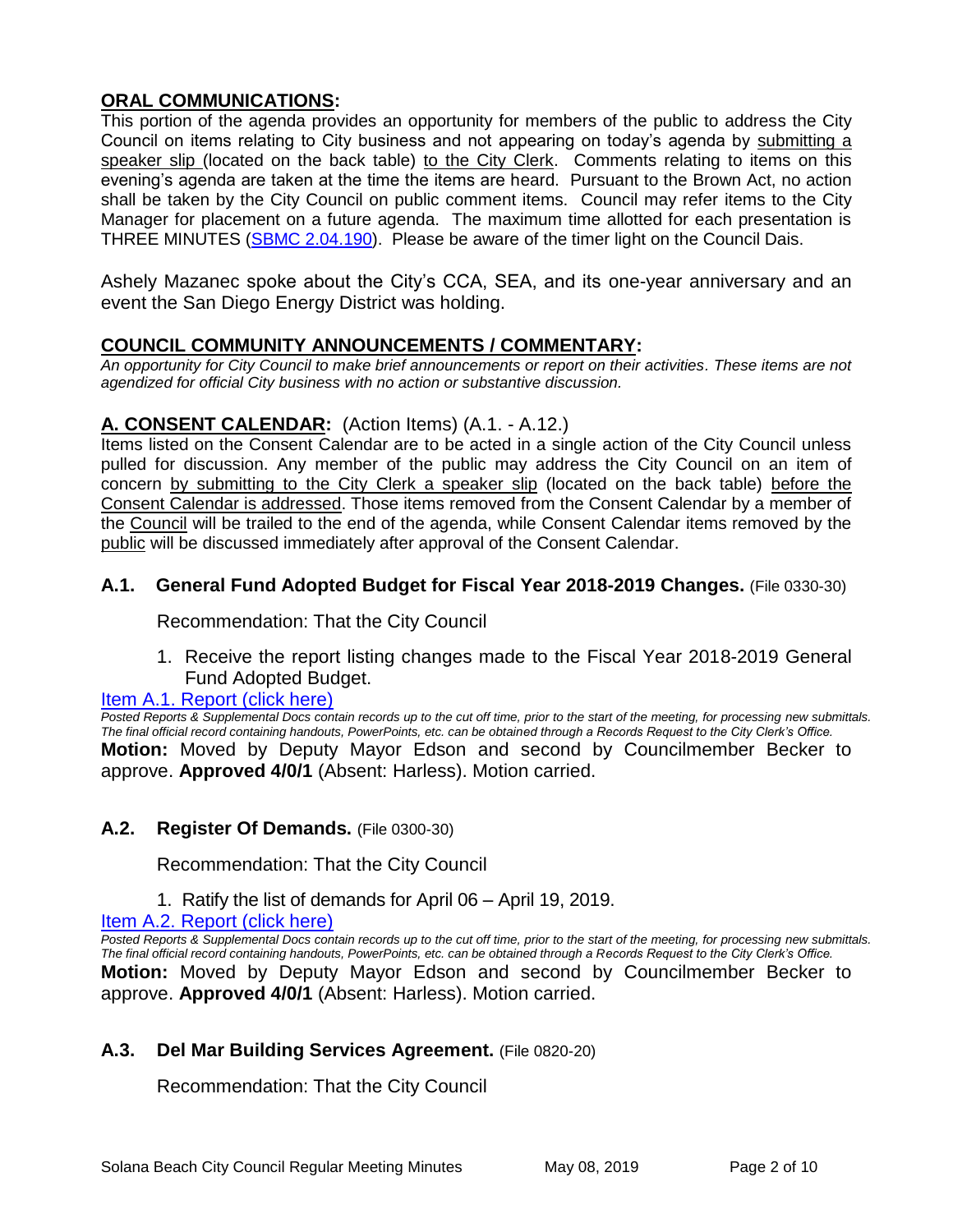1. Adopt **Resolution 2019-053** authorizing the City Manager to execute an agreement with the City of Del Mar to license space at Solana Beach City Hall for Del Mar building permit and plan check services

Item A.3. Report (click here)

*Posted Reports & Supplemental Docs contain records up to the cut off time, prior to the start of the meeting, for processing new submittals. The final official record containing handouts, PowerPoints, etc. can be obtained through a Records Request to the City Clerk's Office.* **Motion:** Moved by Deputy Mayor Edson and second by Councilmember Becker to approve. **Approved 4/0/1** (Absent: Harless). Motion carried.

#### **A.4. Firehouse Subs Grant** (File 0260-40)

Recommendation: That the City Council

#### 1. Adopt **Resolution 2019-048**:

- a. Accepting the awarded equipment from Firehouse Subs Public Safety Foundation grant program.
- b. Appropriating \$34,098 to Grant Revenue and Fire Department Equipment in the Public Safety Special Revenue fund.
- c. Authorizing the City Treasurer to amend the Fiscal Year 2018/19 Adopted Budget accordingly.

# [Item A.4. Report \(click here\)](https://solanabeach.govoffice3.com/vertical/Sites/%7B840804C2-F869-4904-9AE3-720581350CE7%7D/uploads/Item_A.4._Report_(click_here)_05-08-19_-_O.pdf)

*Posted Reports & Supplemental Docs contain records up to the cut off time, prior to the start of the meeting, for processing new submittals. The final official record containing handouts, PowerPoints, etc. can be obtained through a Records Request to the City Clerk's Office.* **Motion:** Moved by Deputy Mayor Edson and second by Councilmember Becker to approve. **Approved 4/0/1** (Absent: Harless). Motion carried.

## **A.5**. **Emergency Storm Drain Repair Report - Update No. 2** (File 0840-50)

Recommendation: That the City Council

1. Receive Update No. 2 and provide further direction, if necessary.

Item A.5. Report (click here)

*Posted Reports & Supplemental Docs contain records up to the cut off time, prior to the start of the meeting, for processing new submittals. The final official record containing handouts, PowerPoints, etc. can be obtained through a Records Request to the City Clerk's Office.* **Motion:** Moved by Deputy Mayor Edson and second by Councilmember Becker to approve. **Approved 4/0/1** (Absent: Harless). Motion carried.

#### **A.6. Quarterly Investment Report.** (File 0350-44)

Recommendation: That the City Council

1. Accept and File the Cash and Investment Report for the quarter ended March 31, 2019.

#### [Item A.6. Report \(click here\)](https://solanabeach.govoffice3.com/vertical/Sites/%7B840804C2-F869-4904-9AE3-720581350CE7%7D/uploads/Item_A.6._Report_(click_here)_05-08-19_-_O.pdf)

Posted Reports & Supplemental Docs contain records up to the cut off time, prior to the start of the meeting, for processing new submittals. *The final official record containing handouts, PowerPoints, etc. can be obtained through a Records Request to the City Clerk's Office.* **Motion:** Moved by Deputy Mayor Edson and second by Councilmember Becker to approve. **Approved 4/0/1** (Absent: Harless). Motion carried.

## **A.7. Community Grant Program Fiscal Year 2019/20.** (File 0330-25)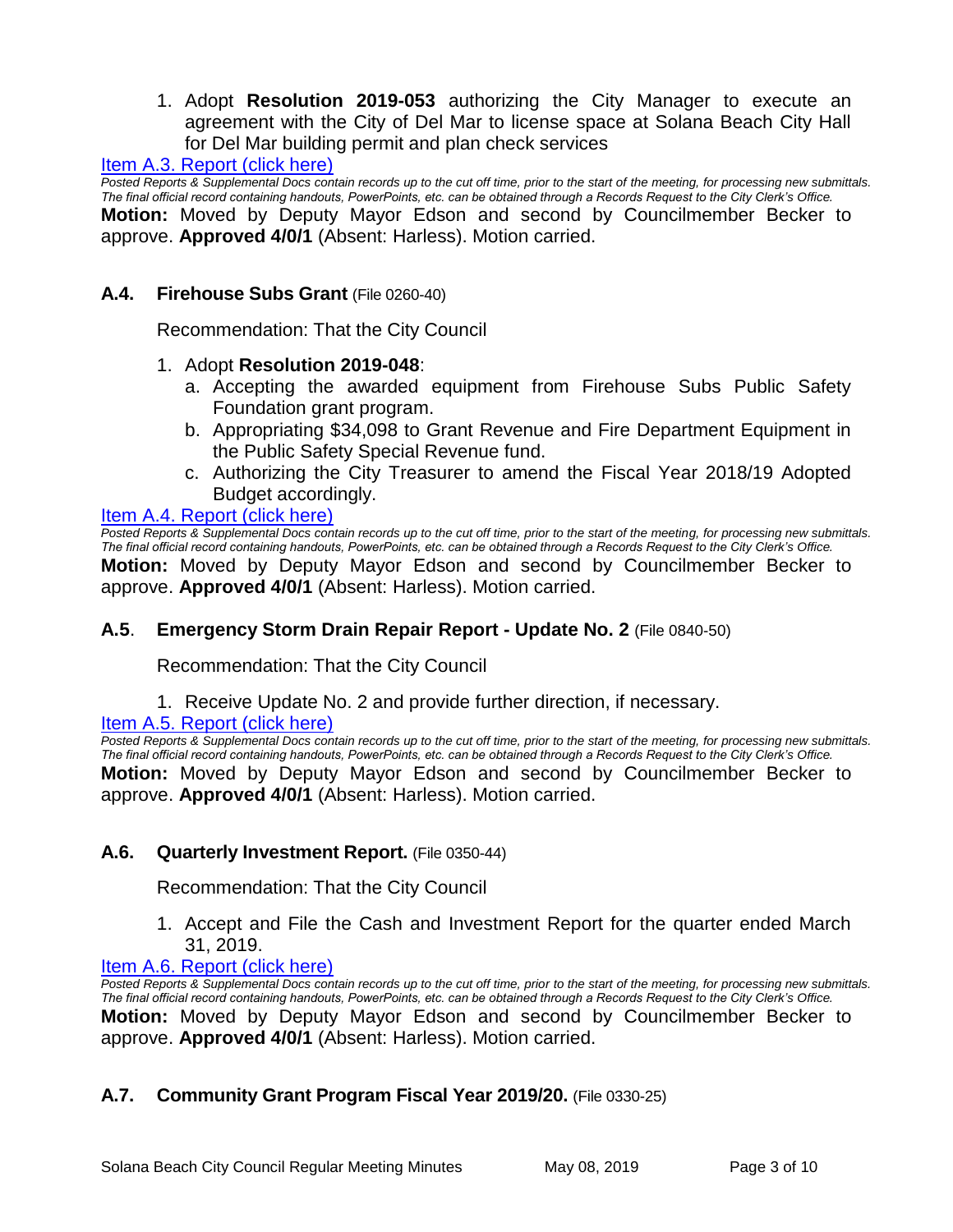# Recommendation: That the City Council

1. Approve **Resolution 2019-056** authorizing the Fiscal Year (FY) 2019/20 Community Grant Program.

# [Item A.7. Report \(click here\)](https://solanabeach.govoffice3.com/vertical/Sites/%7B840804C2-F869-4904-9AE3-720581350CE7%7D/uploads/Item_A.7._Report_(click_here)_05-08-19_-_O.pdf)

*Posted Reports & Supplemental Docs contain records up to the cut off time, prior to the start of the meeting, for processing new submittals. The final official record containing handouts, PowerPoints, etc. can be obtained through a Records Request to the City Clerk's Office.* **Motion:** Moved by Deputy Mayor Edson and second by Councilmember Becker to approve. **Approved 4/0/1** (Absent: Harless). Motion carried.

# **A.8. Americans with Disability (ADA) Pedestrian Ramps.** (File 0820-20)

Recommendation: That the City Council

# 1. Adopt **Resolution 2019-051**:

- a. Authorizing the City Council to accept as complete the ADA Pedestrian Ramps Project, Bid No. 2018-05, constructed by LC Paving & Sealing.
- b. Authorizing the City Clerk to file a Notice of Completion.

## [Item A.8. Report \(click here\)](https://solanabeach.govoffice3.com/vertical/Sites/%7B840804C2-F869-4904-9AE3-720581350CE7%7D/uploads/Item_A.8._Report_(click_here)_05-08-19_-_O.pdf)

*Posted Reports & Supplemental Docs contain records up to the cut off time, prior to the start of the meeting, for processing new submittals. The final official record containing handouts, PowerPoints, etc. can be obtained through a Records Request to the City Clerk's Office.* **Motion:** Moved by Deputy Mayor Edson and second by Councilmember Becker to approve. **Approved 4/0/1** (Absent: Harless). Motion carried.

# **A.9. City Streets Concrete Repairs Project, Bid 2019-02.** (File 0820-35)

Recommendation: That the City Council

## 1. Adopt **Resolution 2019-050**:

- a. Awarding the construction contract to Dick Miller Inc, in the amount of \$71,081, for the 2019 City Streets Concrete Repairs Project, Bid 2019-02.
- b. Approving an amount of \$10,000 for construction contingency.
- c. Authorizing the City Manager to execute the construction contract on behalf of the City.
- d. Authorizing the appropriation of \$76,161 to the project budget unit in the Gas Tax fund.
- e. Authorizing the appropriation of \$3,800 in developer deposits into the project budget unit in the City CIP fund.
- f. Authorizing the City Treasurer to amend the FY 2018/19 Adopted Budget accordingly.

#### [Item A.9. Report \(click here\)](https://solanabeach.govoffice3.com/vertical/Sites/%7B840804C2-F869-4904-9AE3-720581350CE7%7D/uploads/Item_A.9._Report_(click_here)_05-08-19_-_O.pdf)

*Posted Reports & Supplemental Docs contain records up to the cut off time, prior to the start of the meeting, for processing new submittals. The final official record containing handouts, PowerPoints, etc. can be obtained through a Records Request to the City Clerk's Office.* **Motion:** Moved by Deputy Mayor Edson and second by Councilmember Becker to approve. **Approved 4/0/1** (Absent: Harless). Motion carried.

## **A.10. As-Needed, Repair Services Agreement for City-wide Facilities.** (File 0700-25)

Recommendation: That the City Council

## 1. Adopt **Resolution 2019-055**: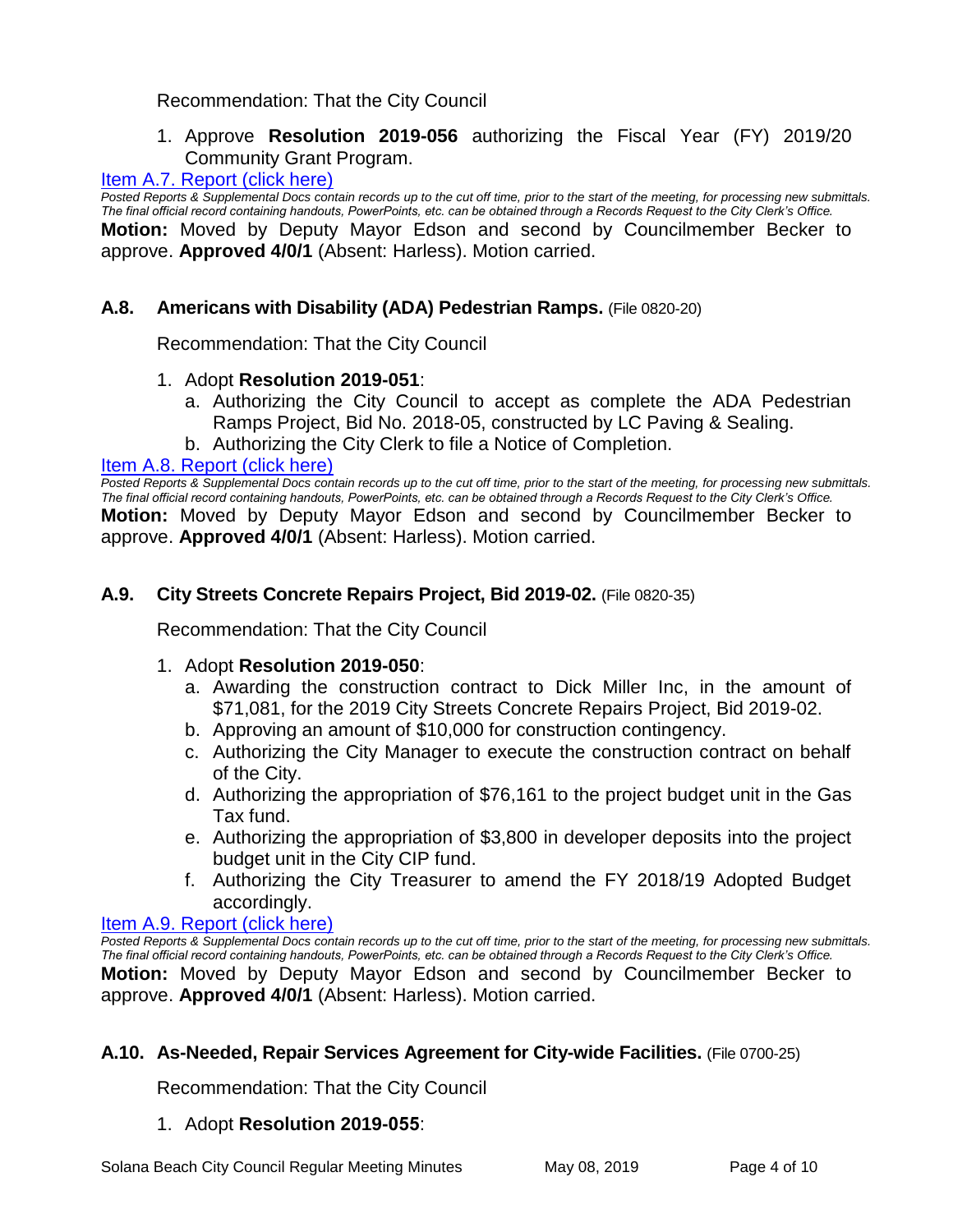- a. Authorizing the City Manager to execute an agreement with Lalley Construction, in the amount of \$14,000, for on-call, as-needed repair services for Fiscal Year 2019/2020.
- b. Authorizing the City Manager to renew the agreement, on a yearly basis, for the next four years at the City's option.

# [Item A.10. Report \(click here\)](https://solanabeach.govoffice3.com/vertical/Sites/%7B840804C2-F869-4904-9AE3-720581350CE7%7D/uploads/Item_A.10._Report_(click_here)_05-08-19_-_O.pdf)

*Posted Reports & Supplemental Docs contain records up to the cut off time, prior to the start of the meeting, for processing new submittals. The final official record containing handouts, PowerPoints, etc. can be obtained through a Records Request to the City Clerk's Office.*

**Motion:** Moved by Deputy Mayor Edson and second by Councilmember Becker to approve. **Approved 4/0/1** (Absent: Harless). Motion carried.

**A.11. Traffic Signal Modification Improvements at the Lomas Santa Fe/Nardo Intersection.** (File 0860-55)

Recommendation: That the City Council

- 1. Adopt **Resolution 2019-045**:
	- a. Approving an amendment to the Professional Service Agreement with STC Traffic, Inc. to increase the agreement by \$10,000, for preparation of design plans, specifications and cost estimate for signal and intersection modifications to improve pedestrian safety at Lomas Santa Fe and Nardo, for a not-to-exceed agreement amount of \$20,000 for the 2018/2019 fiscal year.
	- b. Authorizing the City Manager to execute the amendment to the Professional Services Agreement on behalf of the City.

## Item A.11. Report (click here)

*Posted Reports & Supplemental Docs contain records up to the cut off time, prior to the start of the meeting, for processing new submittals. The final official record containing handouts, PowerPoints, etc. can be obtained through a Records Request to the City Clerk's Office.* **Motion:** Moved by Deputy Mayor Edson and second by Councilmember Becker to approve. **Approved 4/0/1** (Absent: Harless). Motion carried.

## **A.12. Fire Replacement Vehicle for the Fire Department.** (File 0370-26)

Recommendation: That the City Council

1. Adopt **Resolution 2019-047** authorizing the purchase of a Ford F-250 XLT Four-Wheel Drive Pickup Truck, including outfitting of the vehicle, for an amount not to exceed \$92,800 for use by the Fire Battalion Chief.

[Item A.12. Report \(click here\)](https://solanabeach.govoffice3.com/vertical/Sites/%7B840804C2-F869-4904-9AE3-720581350CE7%7D/uploads/Item_A.12._Report_(click_here)_05-08-19_-_O.pdf) 

*Posted Reports & Supplemental Docs contain records up to the cut off time, prior to the start of the meeting, for processing new submittals. The final official record containing handouts, PowerPoints, etc. can be obtained through a Records Request to the City Clerk's Office.* **Motion:** Moved by Deputy Mayor Edson and second by Councilmember Becker to approve. **Approved 4/0/1** (Absent: Harless). Motion carried.

## **B. PUBLIC HEARINGS:** (B.1.)

This portion of the agenda provides citizens an opportunity to express their views on a specific issue as required by law after proper noticing by submitting a speaker slip (located on the back table) to the City Clerk. After considering all of the evidence, including written materials and oral testimony, the City Council must make a decision supported by findings and the findings must be supported by substantial evidence in the record. An applicant or designee(s) for a private development/business project, for which the public hearing is being held, is allotted a total of fifteen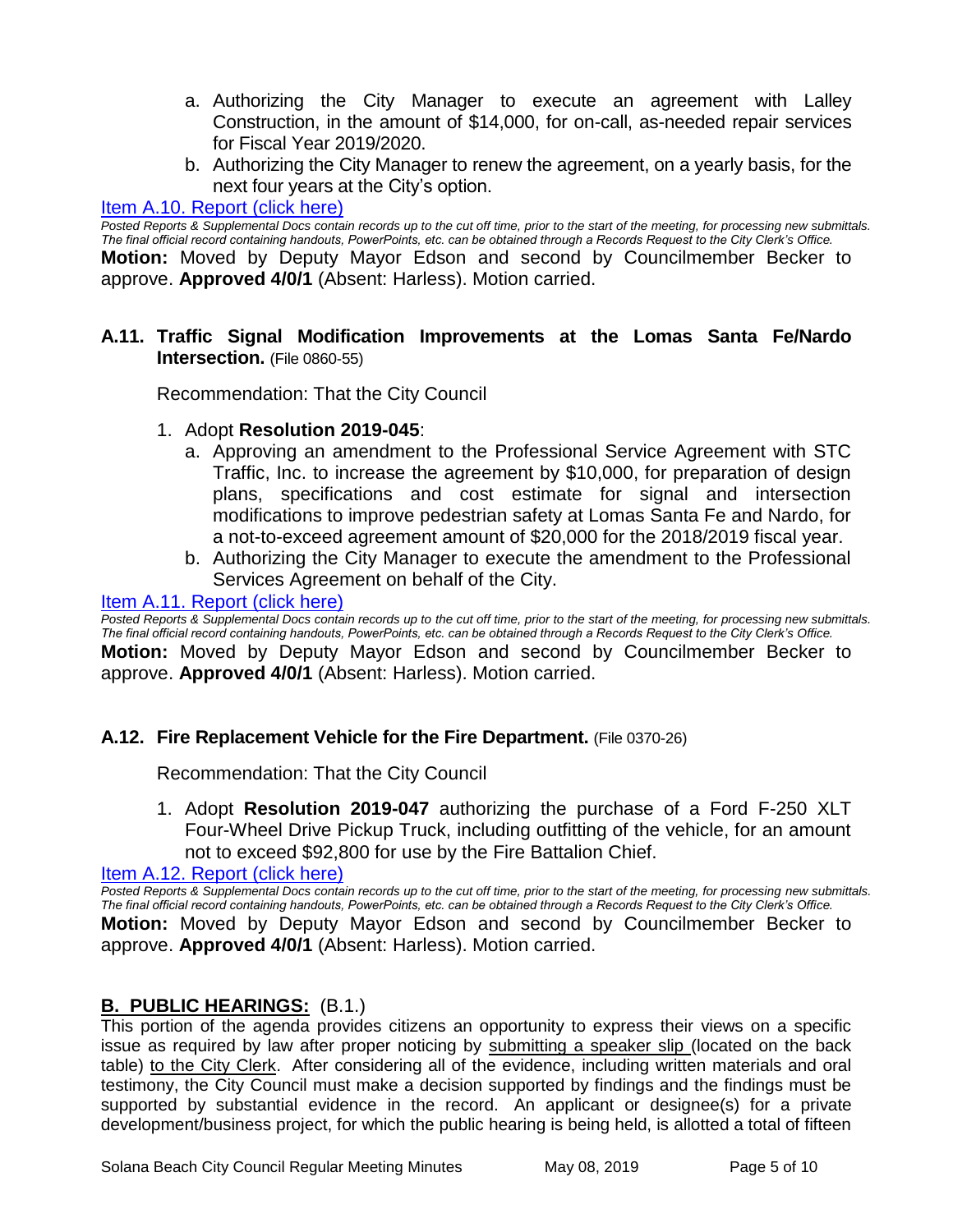minutes to speak, as per [SBMC 2.04.210.](https://www.codepublishing.com/CA/SolanaBeach/#!/SolanaBeach02/SolanaBeach0204.html) A portion of the fifteen minutes may be saved to respond to those who speak in opposition. All other speakers have three minutes each. Please be aware of the timer light on the Council Dais.

#### **B.1. Public Hearing: 221 North Acacia Avenue, Applicant: Thompson, Case 17-18- 27.** (File 0600-40)

The proposed project meets the minimum objective requirements under the SBMC, could be found to be consistent with the General Plan and may be found to be consistent with the General Plan and may be found, as conditioned, to meet the discretionary findings required as discussed in this report to approve a DRP (Development Review Permit) and administratively issue a SDP (Structure Development Permit). Therefore, Staff recommends that the City Council:

- 1. Conduct the Public Hearing: Open the Public Hearing; Report Council disclosures; Receive Public Testimony; Close the Public Hearing.
- 2. Find the project exempt from the California Environmental Quality Act pursuant to Section 15303 of the State CEQA Guidelines; and
- 3. If the City Council makes the requisite findings and approves the project, adopt **Resolution 2019-052** conditionally approving a DRP and an SDP to remodel the existing single-family residence, construct a first floor addition, and new second story and perform associated site improvements 221 N. Acacia Avenue, Solana Beach.

[Item B.1. Report \(click here\)](https://solanabeach.govoffice3.com/vertical/Sites/%7B840804C2-F869-4904-9AE3-720581350CE7%7D/uploads/Item_B.1._Report_(click_here)_05-08-19_-_O.pdf) 

#### [Item B.1. Supplemental Docs \(Updated 5-8 at 5:30pm\)](https://solanabeach.govoffice3.com/vertical/Sites/%7B840804C2-F869-4904-9AE3-720581350CE7%7D/uploads/Item_B.1._Supplemental_Docs_(Updated_5-8)_-_O.pdf)

*Posted Reports & Supplemental Docs contain records up to the cut off time, prior to the start of the meeting, for processing new submittals. The final official record containing handouts, PowerPoints, etc. can be obtained through a Records Request to the City Clerk's Office.*

Greg Wade, City Manager, introduced the item

Regina Ochoa, Assistant Planner, presented a PowerPoint (on file).

Mayor Zito opened the public hearing.

Council disclosures.

Gary Cohen, Applicant representative, reviewed the project's features, compatibility with many homes in the area, plans to install charging station for electric cars, and adding solar iF it fit within the budget or adding it in the future.

Scott Thompson, applicant, spoke about his family, his family's background in the community, and their interest in this home.

Council and Applicant discussed the tandem garage and the couple's schedules working fine with that design, the incorporation of EV chargers and solar panels, the design of a flat front, considering pushing back the master bedroom portion to fit better with the setbacks of the adjacent homes, the significant costs along with the grading in order to build a second-story addition outside of the footprint of the existing structure, issues of integrating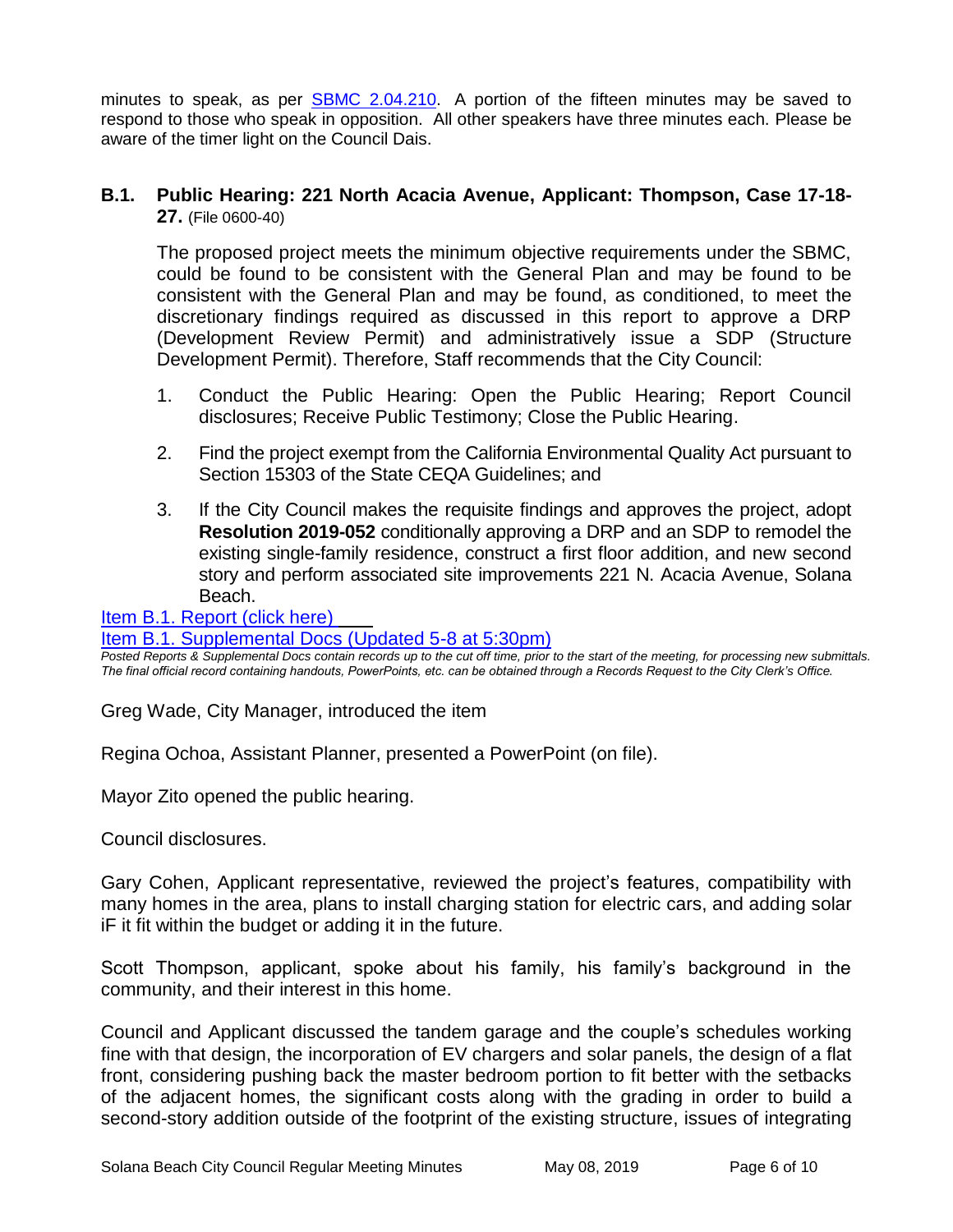a remodel with existing walls and footprint, pushing back or removing the roof covering over the second-story, and a gable that hung out over it.

**Motion:** Moved by Councilmember Edson and second by Councilmember Becker to close the public hearing. **Approved 4/0/1** (Absent: Harless). Motion carried.

Council discussed that the good design, environmentally smart, some lack of articulation, cost of some changes, and the Applicant's willingness to reduce the overhang over the patio.

**Motion:** Moved by Councilmember Edson and second by Councilmember Becker to reopen the public hearing. **Approved 4/0/1** (Absent: Harless). Motion carried.

Council and the Applicant discussed whether they would be open to reducing the overhang to a standard overhang over the patio, that the gable projects out  $1 - 1 \frac{1}{2}$  ft., and that the Applicant would agree to do a standard two feet.

**Motion:** Moved by Councilmember Edson and second by Councilmember Hegenauer to close the public hearing. **Approved 4/0/1** (Absent: Harless). Motion carried.

**Motion:** Moved by Councilmember Edson and second by Councilmember Becker to approve with additional condition reducing the second story overhang to a standard overhang of 2 ft. **Approved 4/0/1** (Absent: Harless). Motion carried.

# **C. STAFF REPORTS**: (C.1. - C.3.)

*Submit speaker slips to the City Clerk.*

## **C.1. Shared Mobility Pilot Program Operator License Agreement with Gotcha Mobility, LLC.** (File 0840-40)

Recommendation: That the City Council

1. Adopt **Resolution 2018-059** authorizing the City Manager to enter into the Shared Mobility Device Pilot Program Operator License Agreement with Gotcha Mobility, LLC.

[Item C.1. Report \(click here\)](https://solanabeach.govoffice3.com/vertical/Sites/%7B840804C2-F869-4904-9AE3-720581350CE7%7D/uploads/Item_C.1._Report_(click_here)_05-08-19_-_O.pdf) 

*Posted Reports & Supplemental Docs contain records up to the cut off time, prior to the start of the meeting, for processing new submittals. The final official record containing handouts, PowerPoints, etc. can be obtained through a Records Request to the City Clerk's Office.*

Greg Wade, City Manager, introduced the item and said that Gotcha Mobility is a combined effort for shared mobility of bikes within the cities of Oceanside, Del Mar, Encinitas, and Solana Beach, and was working with Camp Pendleton and NCTD.

Dan King, Assistant City Manager, presented a PowerPoint (on file) reviewing the meeting of cities and the goal to select one vendor for the north region, to be more orderly and consistent with the connecting cities of Del Mar and Encinitas which had approved an operator license, possible issues that may occur, the program starting with 100 bikes in Solana Beach, a requirement of geo-fencing and rapid response from the vendor if issues did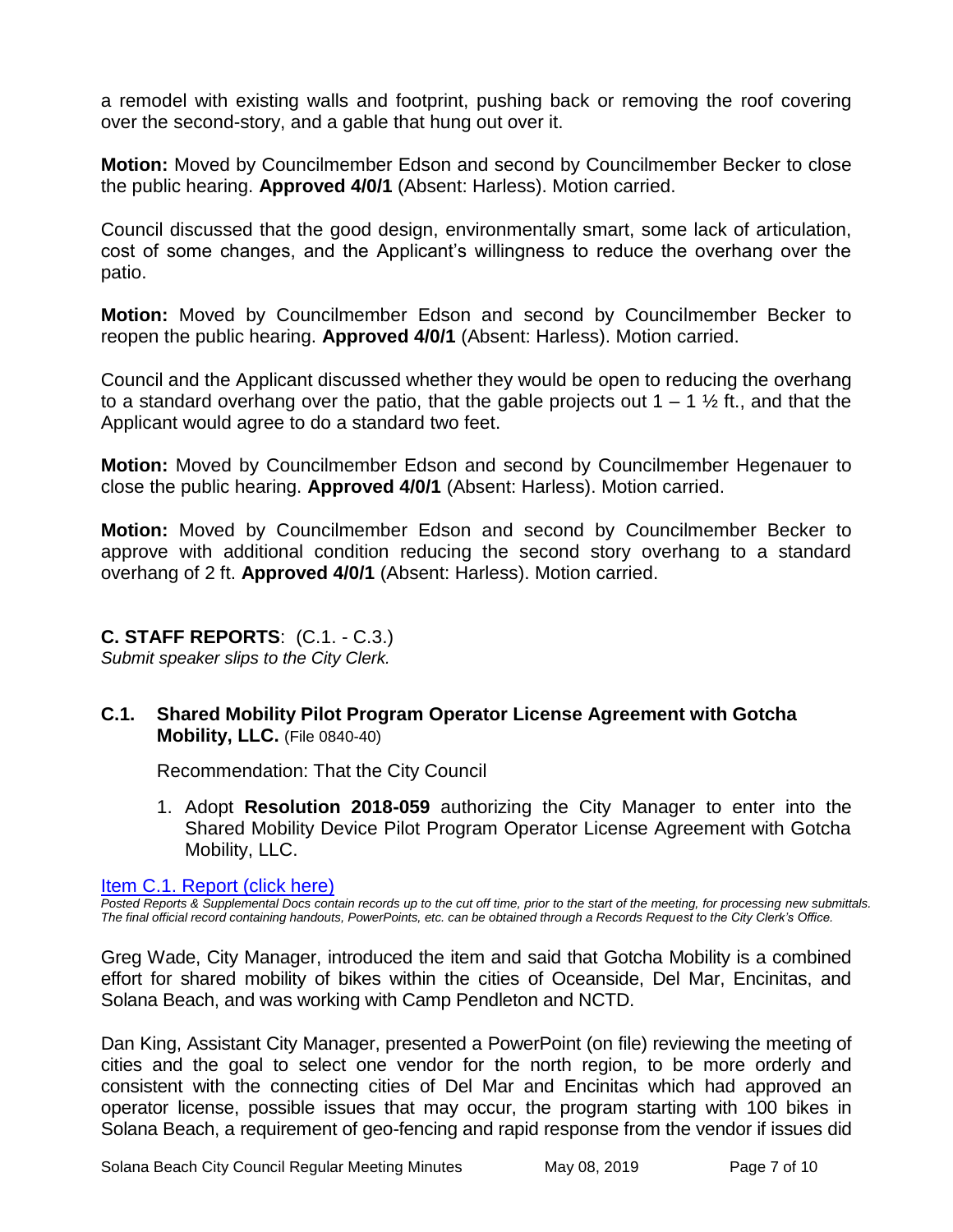arise, sponsorship, and liability.

Stefan Winkler, Gotcha Mobility, presented a PowerPoint (on file) reviewing the purpose and history of the company, bike design, system of storage, maps and guidelines, responsibility, addressing issues raised, and how they differ from other companies.

David Townsend, Gotcha, spoke about hiring a community manager, brand ambassadors, and fleet mechanics to rebalance bikes among hubs for availability and recharge batteries, what determines the size of needed staffing, reserving bikes, age requirements, ride data, riders using the bikes without smartphones, and a timeline for implementing the program.

Council and Staff discussed the use of SEA green power, modifying the language regarding sold data, and the number of bikes to start with.

**Motion:** Moved by Councilmember Edson and second by Councilmember Hegenauer to approve with modified language. **Approved 4/0/1** (Absent: Harless). Motion carried.

Mayor Zito recessed the meeting at 7:51 p.m. for a break and reconvened at 7:56 p.m.

## **C.2. Solid Waste Rate Review Prop 218 Notification.** (File 1030-15)

Recommendation: That the City Council

1. Adopt **Resolution 2019-057** setting the Solid Waste Rate Review Public Hearing protest vote for June 26, 2019.

[Item C.2. Report \(click here\)](https://solanabeach.govoffice3.com/vertical/Sites/%7B840804C2-F869-4904-9AE3-720581350CE7%7D/uploads/Item_C.2._Report_(click_here)_05-08-19_-_O.pdf) 

*Posted Reports & Supplemental Docs contain records up to the cut off time, prior to the start of the meeting, for processing new submittals. The final official record containing handouts, PowerPoints, etc. can be obtained through a Records Request to the City Clerk's Office.*

Greg Wade, City Manager, introduced the item.

Dan King, Assistant City Manager, presented a PowerPoint (on file) explaining the rate increase would be for a recycling program of organic/food waste in order to comply with mandatory state requirements. He spoke about the goals to reduce landfill waste by 50% for 2020 and 75% for 2025, third party haulers could also dispose of this type of waste through EDCO's anaerobic digester, which still have to be built.

Steve South, EDCO, CEO, said that the program would be implemented through 2025, starting with commercial generators who service residential and commercial recycling since these already had a green waste container in their program, and that those without a source separator program would be transitioned in later.

Council, Staff and Mr. South discussed processes for commercial and restaurant waste, the approximate 3,300 single family residents and 114 business would be impacted for the required participation, how a customer could begin participating, whether those without any green waste would receive the rate increase, self-haulers will be more difficult to manage, that there were 1,383 goals of reducing methane from landfills, that community educational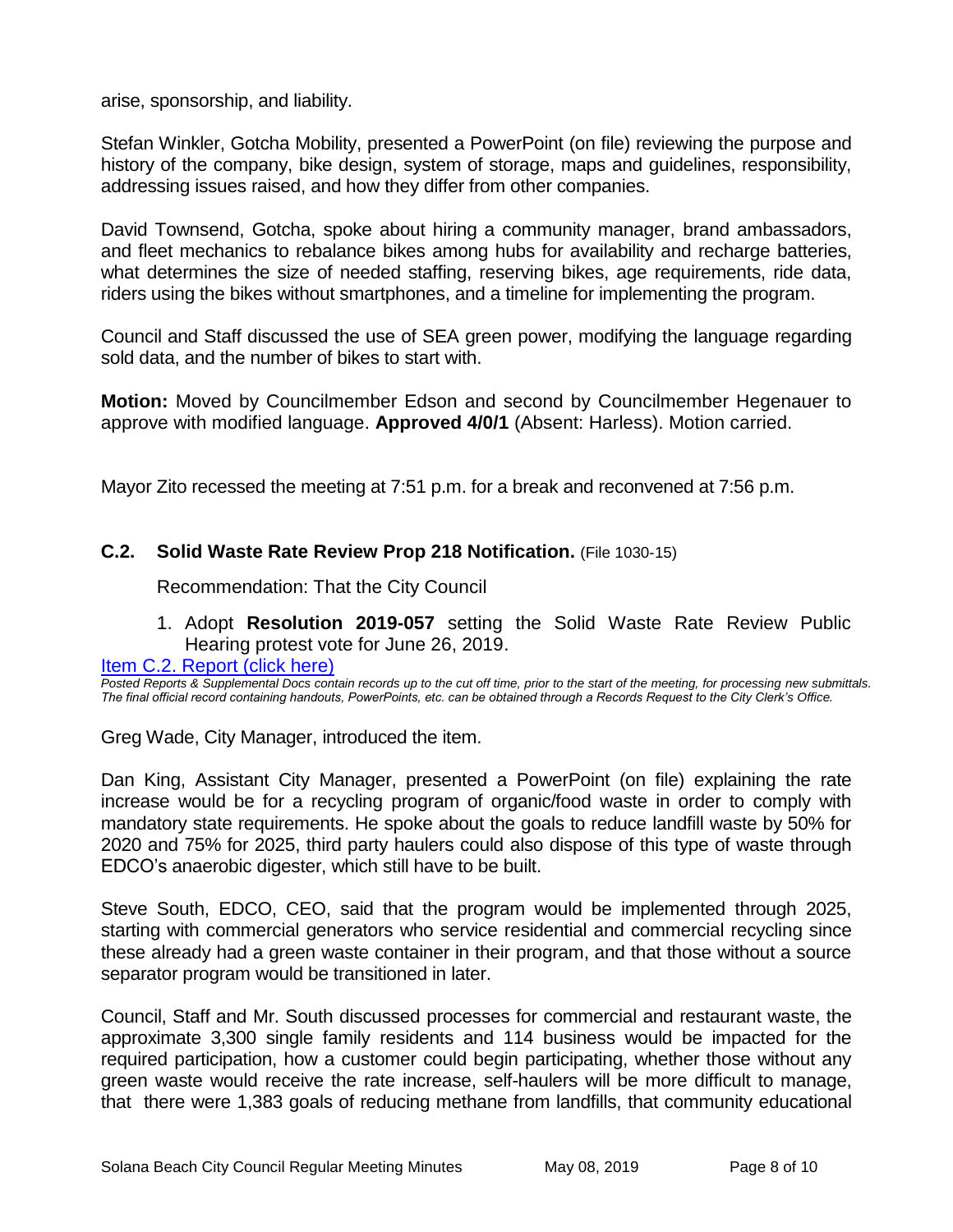workshops would be useful, and that the provider would have videos, tools, tracking of the building of the facility, and that this time was to set the public hearing date.

**Motion:** Moved by Councilmember Edson and second by Councilmember Hegenauer to approve. **Approved 4/0/1** (Absent: Harless). Motion carried.

# **C.3. Fiber Optic Cables in Public Right-of-Way Construction.** (File 1000-10-05)

Recommendation: That the City Council

1. Receive the report and provide feedback on the terms of the proposed Template Agreement for Fiber Optic Cables in the Public Right of Way.

#### [Item C.3. Report \(click here\)](https://solanabeach.govoffice3.com/vertical/Sites/%7B840804C2-F869-4904-9AE3-720581350CE7%7D/uploads/Item_C.3._Report_(click_here)_05-08-19_-_O.pdf)

*Posted Reports & Supplemental Docs contain records up to the cut off time, prior to the start of the meeting, for processing new submittals. The final official record containing handouts, PowerPoints, etc. can be obtained through a Records Request to the City Clerk's Office.*

Greg Wade, City Manager, introduced the item related to fiber optic networks within the City, and stated that it was for a framework encroachment agreement, that when a request is made to encroach in the city's public right-of-way, the City utilizes an agreement to protect the right-of-way and what is placed in it, and the Public Utilities Commission or the Federal Comminutions Commission issues a certificate to these carriers, the City needs to review whether it should have a more in depth agreement strictly regulating time, place, and manner. He said that this issue came up due to a recent request submitted by a provider and another provider was preparing to submit a request, that much discussion had taken place with the current requestor in terms of details to ensure the right-of-way is maintained in an appropriate manner and not impaired by the placement of these facilities, that the agreement would allow some flexibility to negotiate the appropriate placement including zoning, pedestrian walkways, etc.

Elizabeth Mitchell, Deputy City Attorney, stated that the City would be exerting reasonable control over the right-of-way, which was required under the law, that whatever agreement is chosen to apply to the first provider would be applied to all future providers to make the treatment of all of them similar.

Council and Staff discussed the City could not prohibit providers from using the right-ofway for these services, the definition of the right-of-way is in the California Government Code, the reference to a 5 yr. period as a starting point was because it would be the first and a local example and maybe based on size of the provider and their funding, the provider was concerned about the short length of a 5 yr. term, law changes rapidly, whether the SEC (Securities Exchange Commission) would give local government more control in the future, exert responsible manner and measures to regulate time, place, manner, that the standard used could not be an effective prohibition, that the fiber optic agreement would apply somewhat to 5G but not necessarily, the cross trenching in the street and how they are all required to meet the same rules, notification requirement of at least a two weeks could be added, and the concern to ensure the work was high quality and done well. Council reached some consensus to direct Staff to include the noticing requirement and a 5-year period.